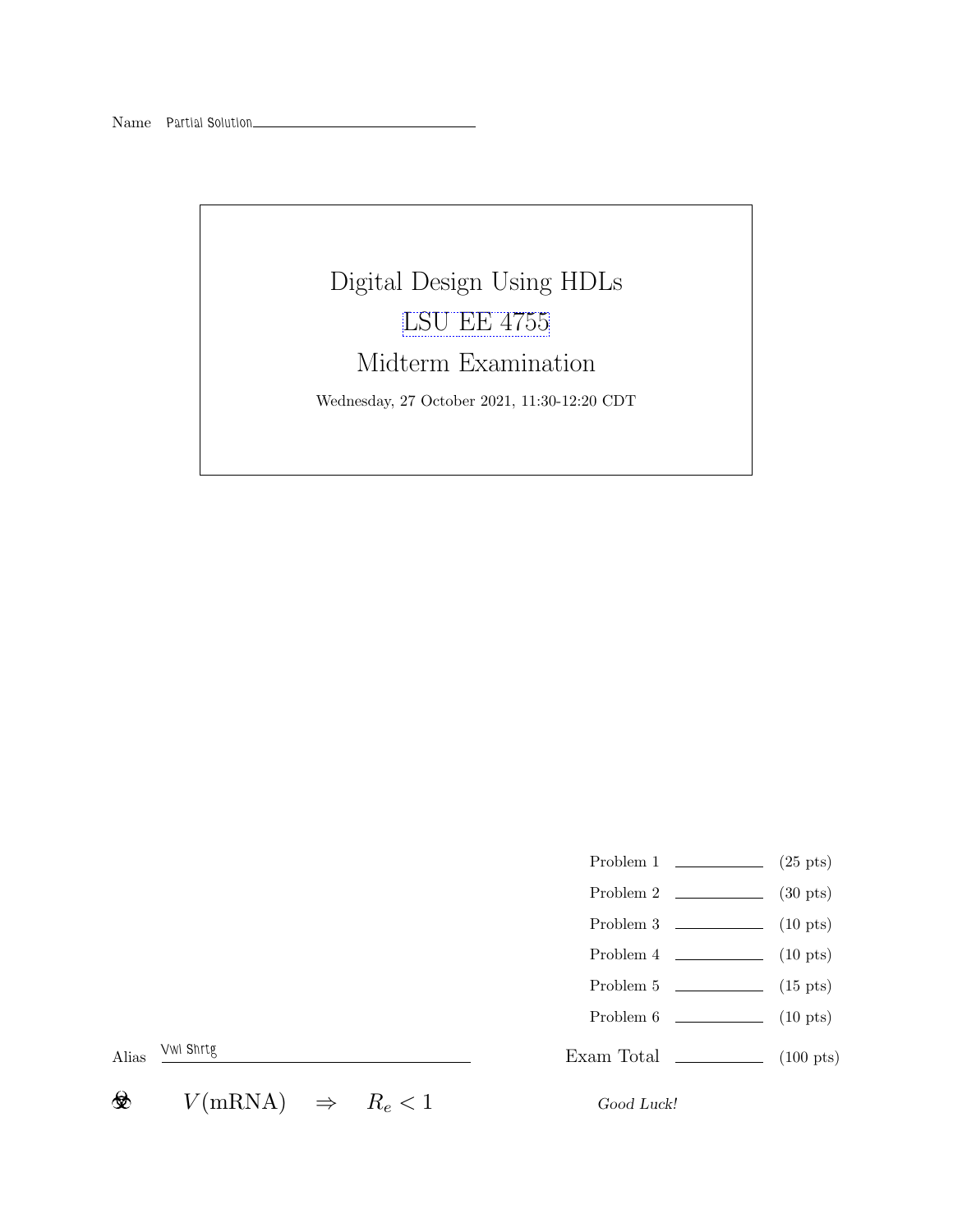Problem 1: [25 pts] Appearing in this problem are two variations on hardware that selects one of four inputs, i, based on the position of the least-significant 1 in a 4-bit quantity, fmt. This is similar to the hardware needed in the solution to Homework 2, except that here  $i[3]$  can be selected.

```
module nn sparse #( int w = 20 )
   ( output logic [w-1:0] o, input uwire [w-1:0] i[4], input uwire [3:0] fmt );
```
(a) Show the hardware that will be inferred for is0 and show that hardware after optimization.

uwire  $[w-1:0]$  is  $0 = \text{fmt}[0]$  ? i $[0]$  :  $\text{fmt}[1]$  ? i $[1]$  :  $\text{fmt}[2]$  ? i $[2]$  : i $[3]$ ;

Show inferred hardware.

Show optimized hardware. Hardware can be re-arranged to reduce delay.

Use only basic logic gates and multiplexors.

(b) Compute the cost and delay of the optimized hardware for  $\mathbf{is}0$  in terms of w. (That's w, not its default value.)

In terms of  $w$  cost is:

In terms of  $w$  delay is: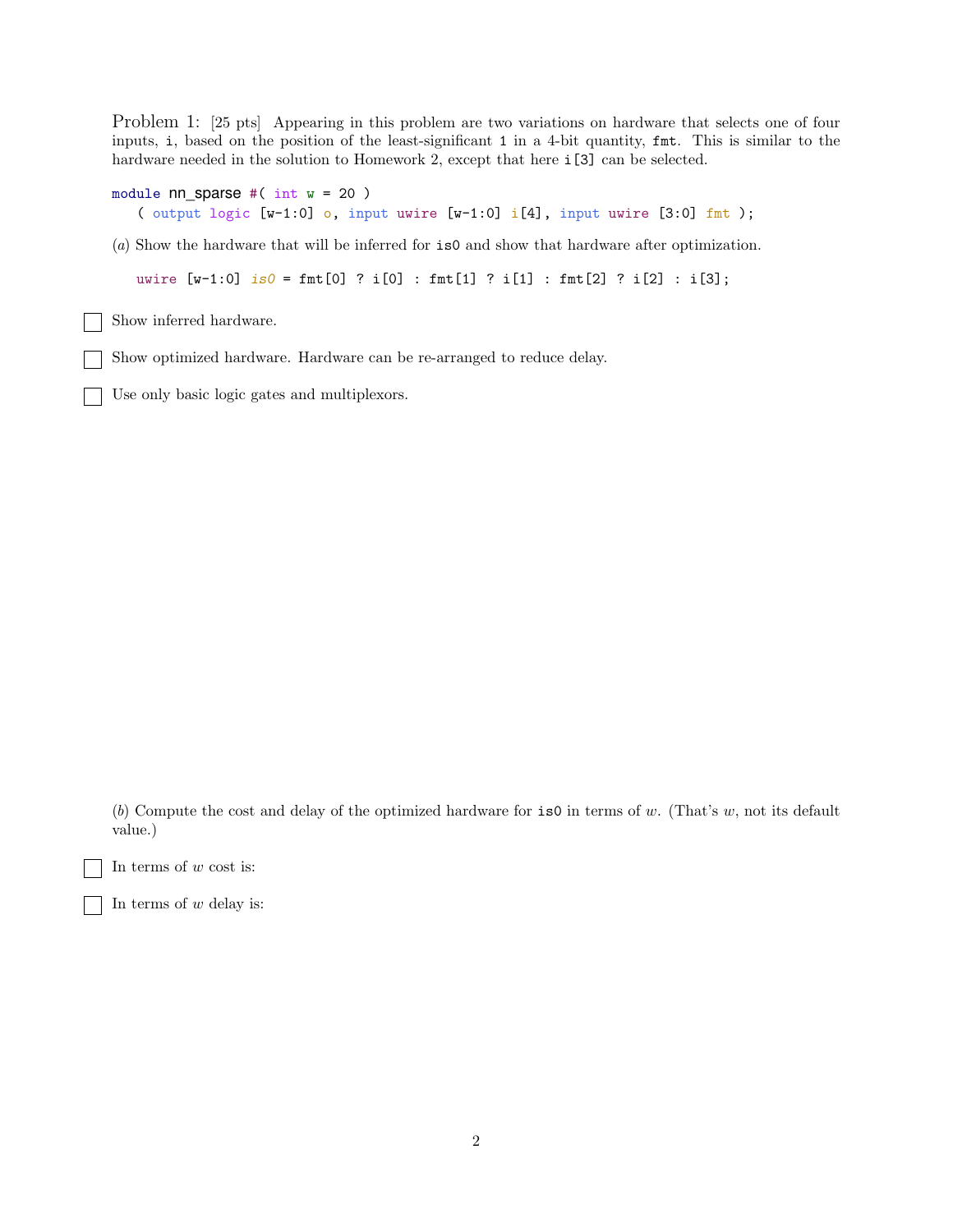(c) Appearing below is an alternative design. Net is0b will have the same value as is0. Show the hardware below before and after optimization. For isi0 do not show multiplexors after optimization. For is0b use two-input multiplexors (as many as needed).

```
uwire [1:0] isi0 = \text{fmt}[0] ? 0 : \text{fmt}[1] ? 1 : \text{fmt}[2] ? 2 : 3;
uwire [v-1:0] is 0b = i[isi0];
```
Show inferred hardware.

Show optimized hardware, optimize to reduce delay.

Use basic logic gates and  $\Box$  no muxen for isi0 and  $\Box$  two-input muxen (plus other logic) for is0b.

(d) Compute the cost and delay of the optimized hardware (from the previous part) in terms of w. (That's w, not its default value.)

In terms of  $w$  cost is:

In terms of  $w$  delay is:

3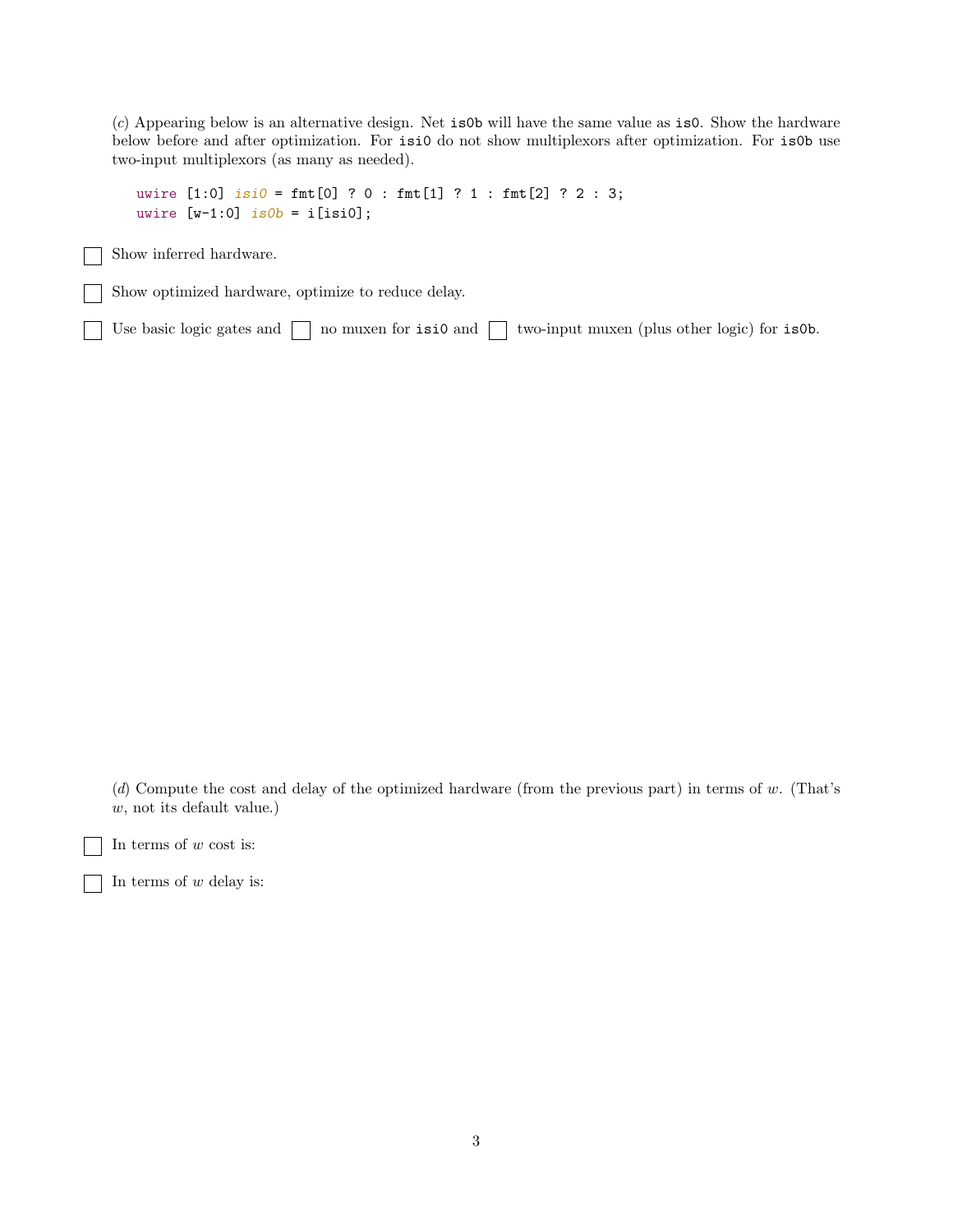Problem 2: [30 pts] The next\_dist4 hardware illustrated below consists of several duplicated pieces of hardware, one of which is circled. Call the circled hardware an *ami* unit (for add-minimum).



(a) Compute the cost and delay of the module using the simple model, and show the critical path on the illustration. Assume that the adder and comparison units are based on ripple adders.

### $\nabla$  Cost in terms of w:

The module consists for four adders, three comparison units and 3 multiplexors. Each of these devices operate on  $w$  bits. Based on the slides describing the simple model, the cost of a w-bit ripple adder is  $9w$  u<sub>c</sub>, the cost of a w-bit comparison unit is  $4w$  u<sub>c</sub>, and the cost of a w-bit 2-input multiplexor is 3w. The total cost is  $[4 \times 9w + 3 \times 4w + 3 \times 3w]$   $u_c = 57w$   $u_c$ 

Show critical path.  $\bigwedge$  Delay in terms of w:

Account for any cascading ripple units.

The critical path appears on the illustration as a red dashed line.

The start of the path passes through an adder and a comparison unit. In isolation the delay of an adder is  $2(w + 1)$   $\mathrm{u}_t$  and the delay of a comparison unit is slightly less,  $[2w + 1]$  u<sub>t</sub> according to the simple model slides. But because the output of the adder (actually two adders) connects to the comparison unit the cascaded delay can be used, which is  $[4 + 2(w + 1)]u_t = [2w + 6]u_t$ . Because of the multiplexors cascading delays cannot be used for the other two comparison units. That is because their upper inputs don't arrive until the mux select signal stabilizes. So the remaining delay is that of three 2-input muxen and two  $w$ -bit comparison

units:  $[3 \times 2 + 2 \times (2w + 1)] u_t = [4w + 8] u_t$ . The total delay is  $[2w + 6 + 4w + 8] u_t = [6w + 14] u_t$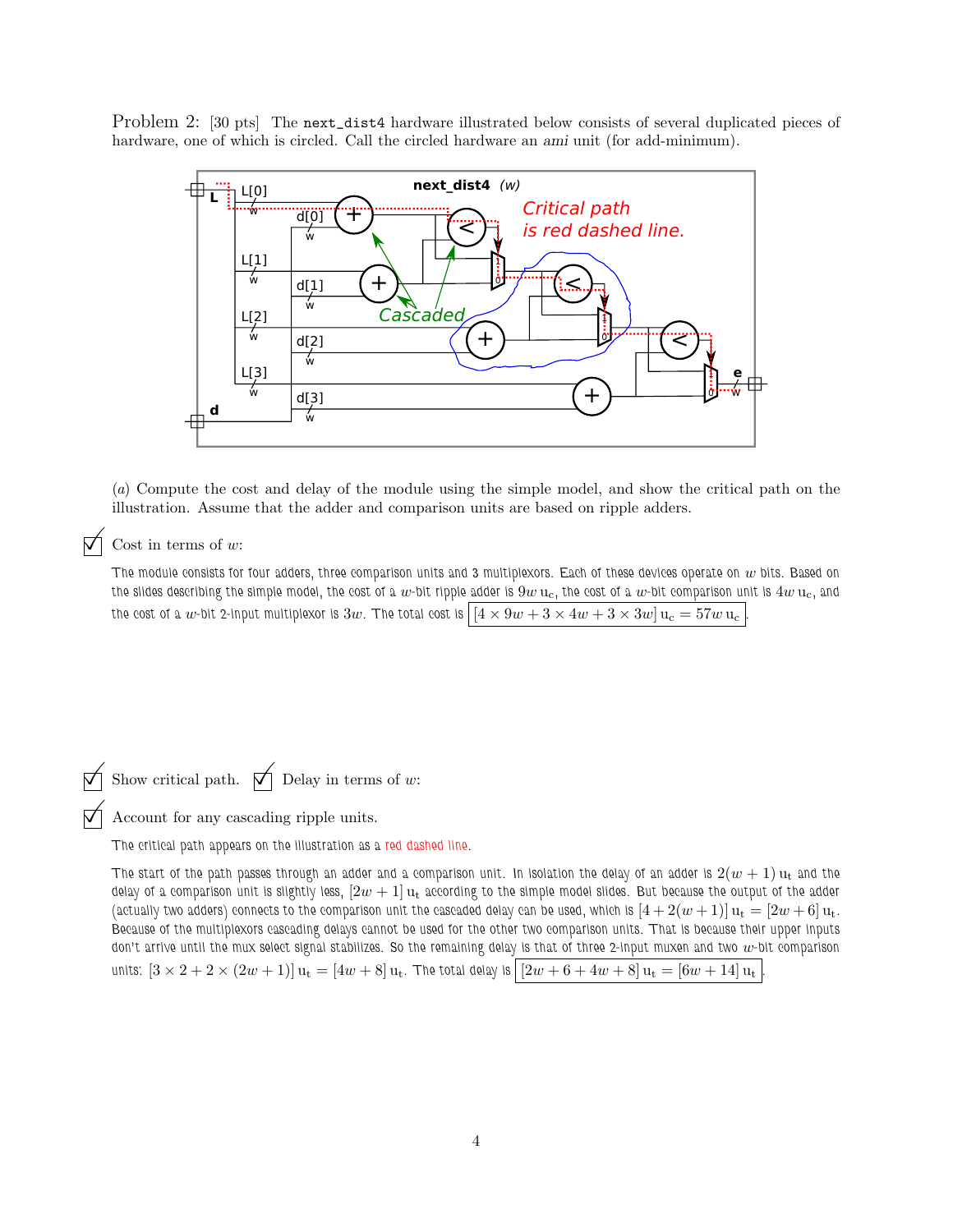(b) Appearing below are two incomplete modules, one is an ami module the other is the next\_dist4 module. Complete these modules to match the diagram using as many ami modules as needed. The ami module can use procedural or implicit structural code. The next\_dist4 module must instantiate and use ami modules but can contain procedural or implicit structural code.

Complete the ami module so that it matches the circled hardware.

 $\triangledown$  Complete the next-dist4 module using as many ami modules as needed.

Don't forget to  $\overline{\sqrt{\ }}$  declare any intermediate objects that are used.

Noting that there are four adders and the width of each wire is  $\mathbf{w}$ ,  $\overrightarrow{\mathbf{q}}$  declare and use parameters appropriately.

```
module ami \#( int w = 22 ) /// SOLUTION
   ( output uwire [w-1:0] s_out,
    input uwire [v-1:0] L, d, s_in );
  // Compute sum ..
  //
  uwire [v-1:0] sum = L + d;
  //
  // .. and connect it to s_out if it's smaller than input value, s_in.
  //
  assign s_out = sum < s_in ? sum : s_in;
endmodule
module next\_dist4 #( int w = 12 ) /// SOLUTION
   ( output uwire [w-1:0] e,
    input uwire [w-1:0] L[4], d[4]);
  // Compute first sum. This does not need a comparison, so don't use ami.
  //
  uwire [w-1:0] e0 = L[0] + d[0];
  // Interconnections between ami instances.
  //
  uwire [w-1:0] e1, e2;
  // Instantiate three ami modules and interconnect them properly.
  //
  ami #(w) a1( e1, L[1], d[1], e0 );
  ami #(w) a2( e2, L[2], d[2], e1 );
   ami #(w) a3( e, L[3], d[3], e2 );
endmodule
```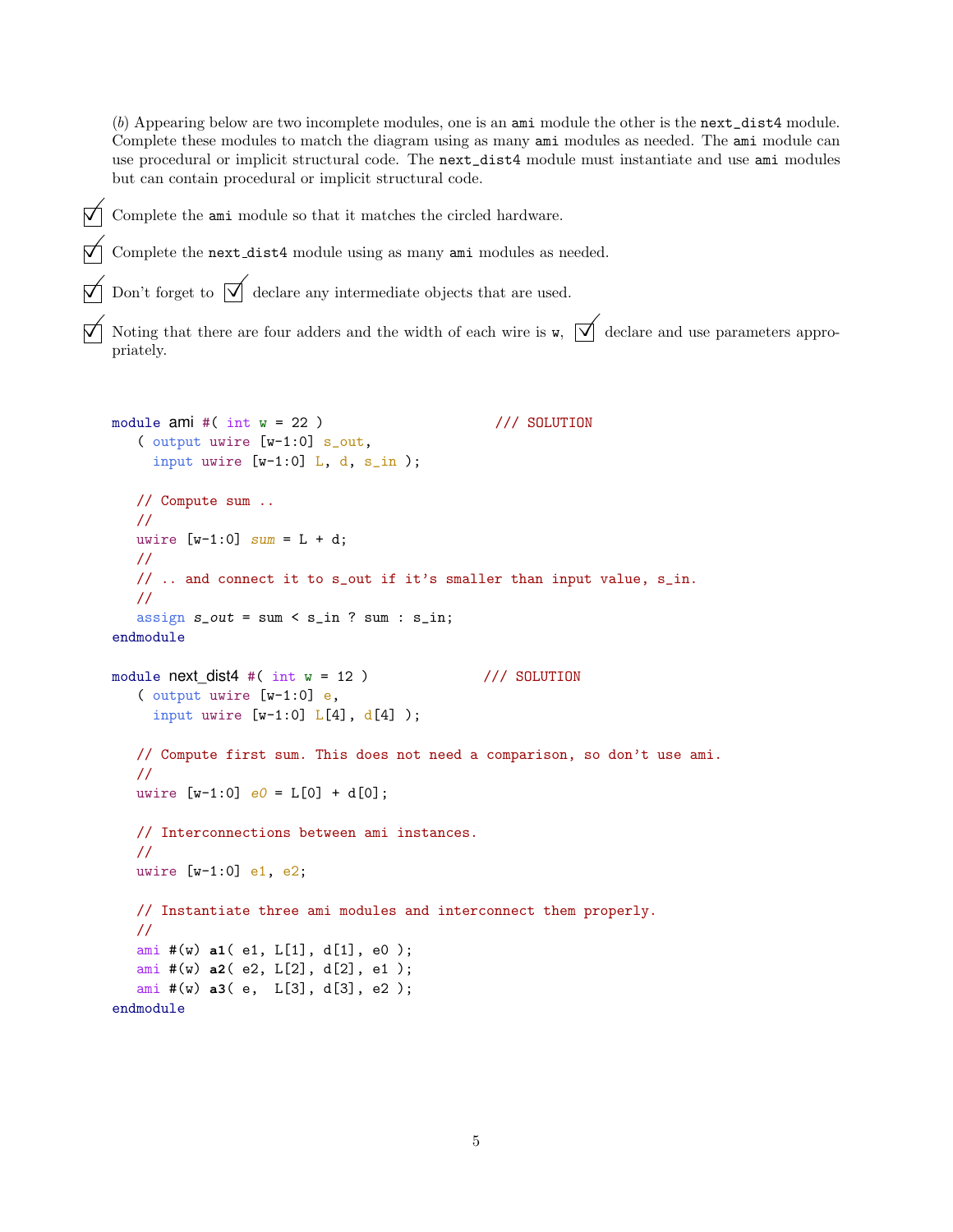$(c)$  Incomplete module next\_dist is a generalization of next\_dist4 to n elements per input. The module includes a generate loop. Use that loop to instantiate ami modules so that it performs the correct calculation. Keep the loop simple, don't try to fix the delay problem.

 $\Box$  Complete module, taking advantage of the generate loop.

```
Be sure to instantiate ami modules, \boxed{\searrow} connect the first ami correctly, \boxed{\searrow} and don't leave e unconnected.
```

```
module next_dist /// SOLUTION
 #( int n = 20, w = 12 )
   ( output uwire [w-1:0] e,
    input uwire [w-1:0] L[n], d[n]);
  localparam logic [w-1:0] mv = \tilde{w}'(0);
  uwire [w-1:0] ee[n-1:-1];
   assign ee[-1] = mv;assign e = ee[n-1];
  for ( genvar i=0; i<n; i++ ) begin
     ami #(w) a( ee[i], L[i], d[i], ee[i-1] );
```
end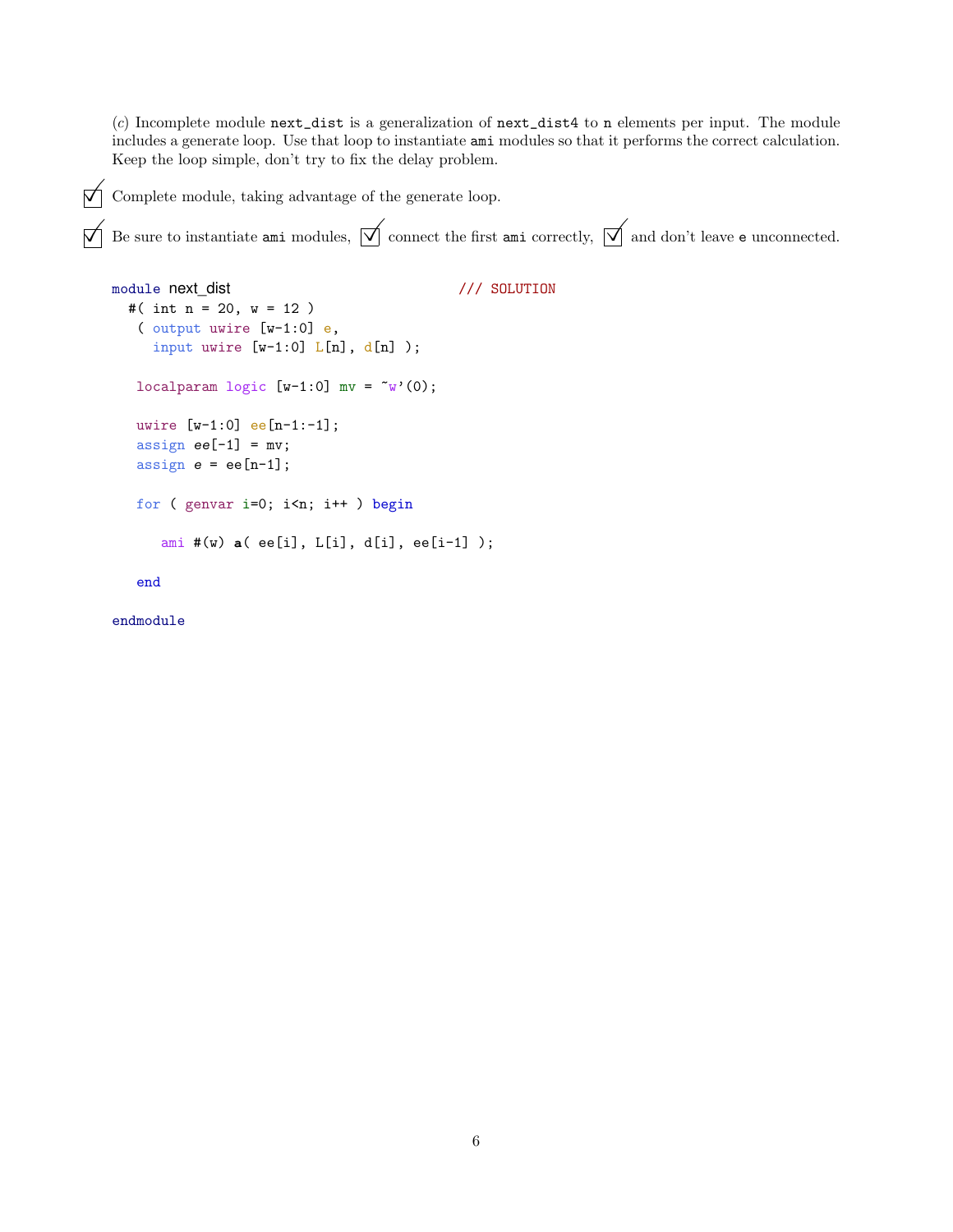Problem 3: [10 pts] Consider the with\_assign module below.

```
module with assign #( int w = 10 )
               ( output uwire [w-1:0] g, input uwire [w-1:0] b, c);
  uwire [v-1:0] a, f;
                 // Sensit. Execution Time
                 // List And Scheduled Lines
  assign g = f \mid c; // Line 1 f,c x x x
  assign f = a * c; // Line 2 a,c x \rightarrow (L1) x \rightarrow (L1)assign a = b + c; // Line 3 b,c x \rightarrow (L2)// ----- ----- ---
                 // Active Active Active
                 // List List List
```
#### endmodule

(a) Why might the module confuse or annoy humans?

with assign could be confusing because:

The dataflow order (order of dependencies) is from bottom to top but humans expect to read these things from top to bottom. (Line 2 depends on Line 3, Line 1 depends on Line 2.) That would be annoying.

(b) The module makes extra work for simulators too. Suppose that the input values to with\_assign, b and c, change at  $t = 10$ . About how many times will each line below execute in a worst-case scenario? The following sentence was not in the original exam: Use sensitivity lists to justify your answer.

About how many times does each line execute?  $\vec{\nabla}$  Explain with sensitivity lists.

See the work in the comments above for this discussion. At  $t = 10$  because b and c change Lines 1-3 are all put first in the inactive list, then in the active list for execution. As a result of their execution Line 1 and Line 2 are placed in the inactive list. That becomes the active list when the first one shown is empty. The execution of Lines 2 causes Line 1 to be scheduled a third time. So in total, Line 1 executes 3 times, Line 2 executes twice and Line 3 once.

(c) Complete the sans\_assign routine below so that it does the same thing as with\_assign but is less confusing and less work for simulators.

Complete routine below. (Yes, it's easy but not trivial.)

```
module sans assign #( int w = 10 )
                    ( output logic [w-1:0] g, input uwire [w-1:0] b, c);
```
logic [w-1:0] a, f; // SOLUTION: Change to logic. Also g.

always\_comb begin

```
// SOLUTION: Put lines in dataflow order.
a = b + c; // Line 3
f = a * c; // Line 2
g = f \mid c; // Line 1
```

```
end
endmodule
```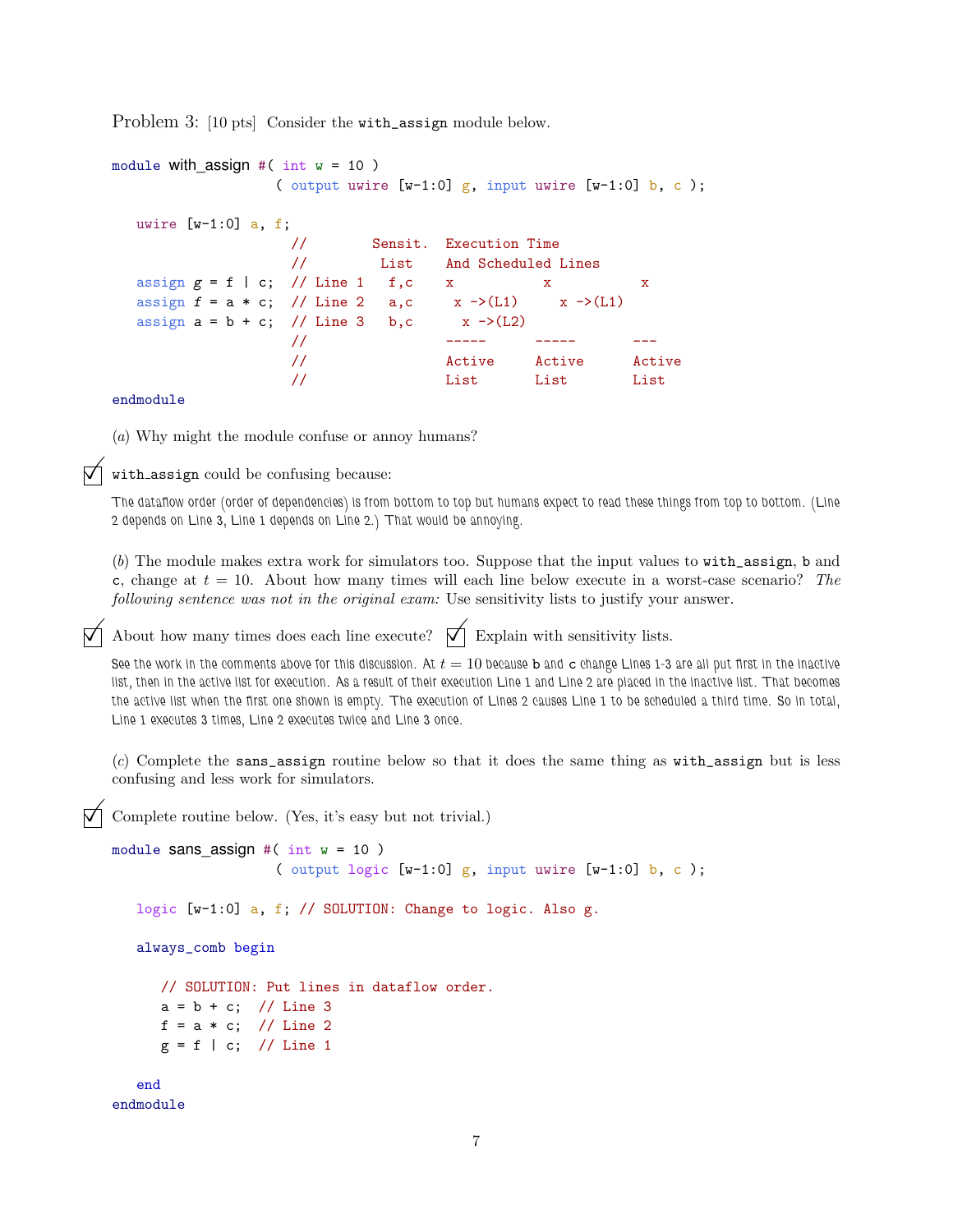$\overrightarrow{V}$  Why does sans assign make less work for the simulator than with assign? Explain using sensitivity lists.

The sensitivity list of the always\_comb consists of just b and c. Objects a, f, and g are not in the sensitivity list (because their values when begin is reached are not used). The always\_comb block will only be scheduled for execution when b or c changes. So for the  $t = 10$  scenario the block—and each line—is executed just once.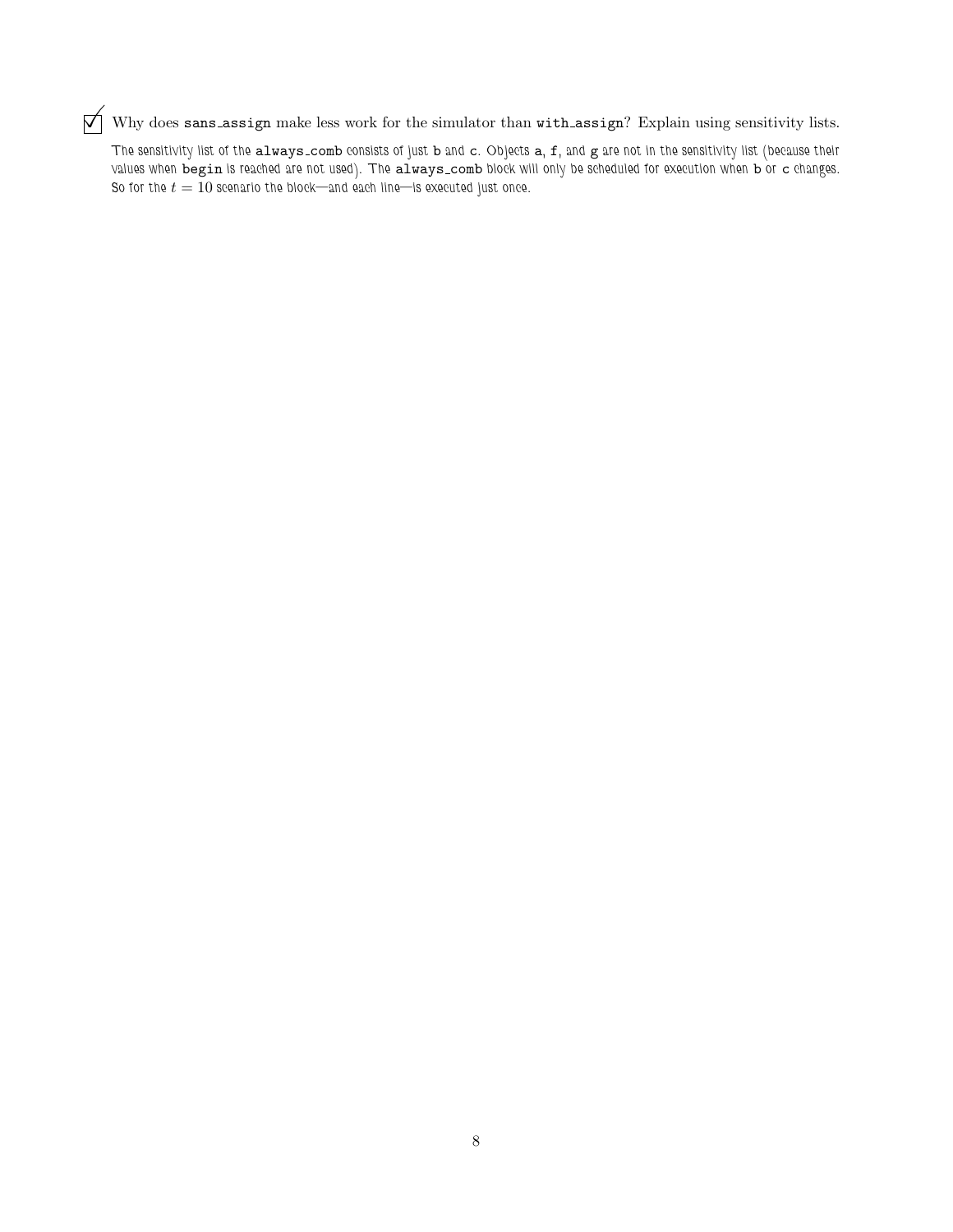Problem 4: [10 pts] Appearing below is an ordinary multiplier, followed by a multiplier that is naïvely designed to take advantage of special cases (first operand is 0 or 1), followed by a module that instantiates both.

```
module mult \#( int w = 32 )
             ( output logic [w-1:0] p, input uwire [w-1:0] a, b);
   always_comb p = a * b;
endmodule
module mult 1a \#( int w = 32 )( output logic [w-1:0] p, input uwire [w-1:0] a, b);
   always_comb begin
     if ( a == 0 ) p = 0;
     else if (a == 1) p = b;else p = a * b;
   end
endmodule
module nm #( int w = 32, logic [w-1:0] c = 12)
           ( output uwire [w-1:0] prods[4], input uwire [w-1:0] a[4], b[4]);
  mult #(w) m1 ( prods[0], a[0], b[0] );
  mult #(w) m2 ( \text{prods}[1], c, \text{b}[1] );
  mult_1a #(w) ma1( prods[2], a[0], b[0] );
  mult_1a #(w) ma2( prods[3], c, b[1] );
endmodule
```
 $\nabla$  Explain why m1 will be faster (lower delay) than ma1, even when possible values of a[0] include 0, 1, and other values. Assume good synthesis programs.

The critical path of mult goes through just a multiplier. The critical path of mult 1a goes through a multiplier and a multiplexor, and so the critical path is longer. The fact that the output is available sooner for the two special cases does not change the critical path.

 $\Box$  How will the cost and performance of  $m2$  and  $m2$  compare (to each other) using good synthesis programs?<br>That is,  $\Box$  which should be chosen when delay is the only concern and,  $\Box$  which of the two should be That is,  $\boxed{\phantom{0}}$  which should be chosen when delay is the only concern and,  $\boxed{\phantom{0}}$  which of the two should be chosen when cost is the only concern. The answer should not depend on any particular value of **c**. chosen when cost is the only concern. The answer should not depend on any particular value of c.

In m2 and ma2 the a input is a constant. The synthesis program will then be able to determine, for mult 1a, which part of the if/else chain executes and synthesize only for that. If a=3 then it will be the a\*b part, and so the two modules are identical. In both m2 and ma2 the synthesis program can see that the a input is a constant and will optimize the multiplier appropriately. That means if a=1 ma2 will have no advantage.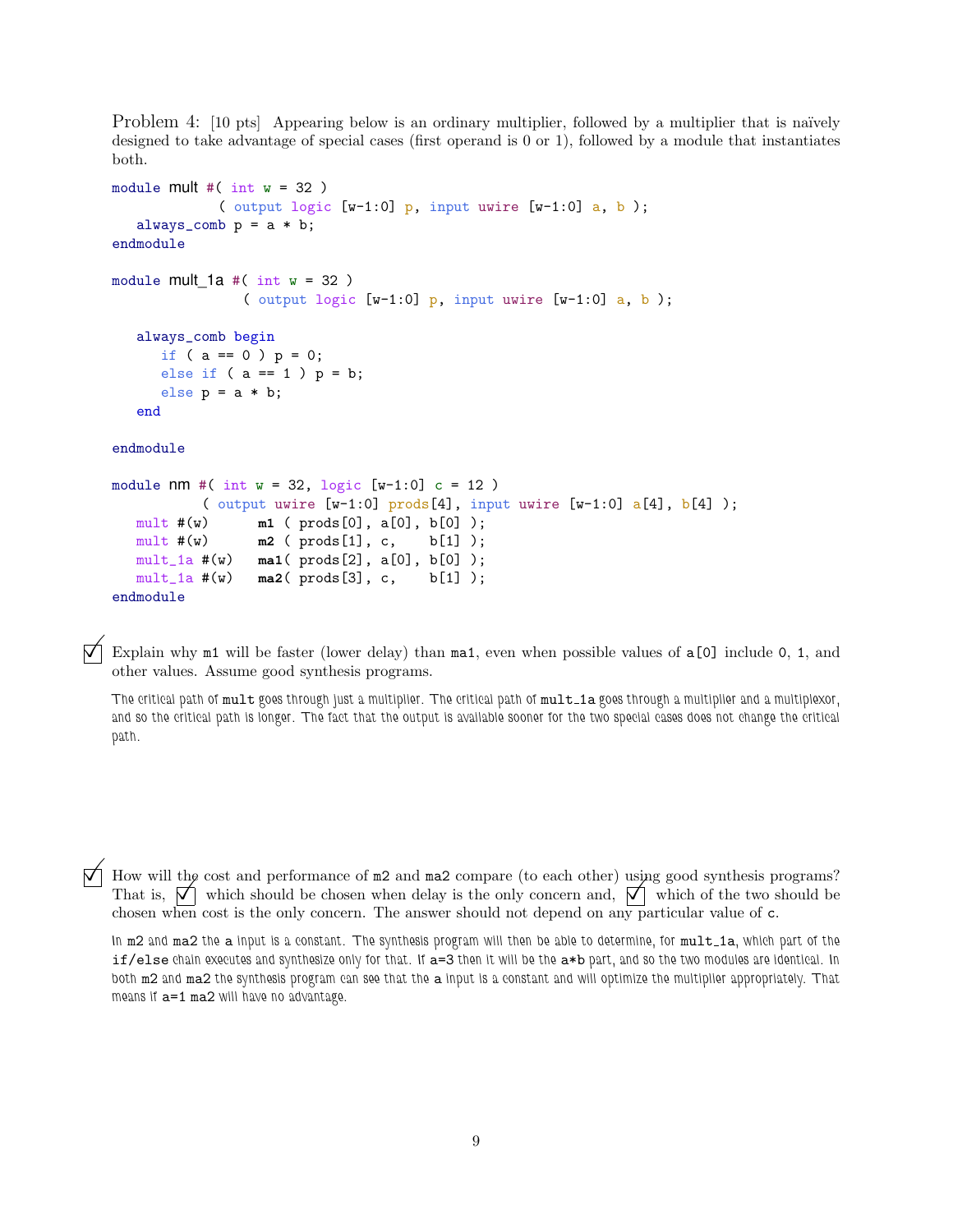Problem 5: [15 pts] Answer the following questions about Verilog syntax and semantics.

(a) Appearing below are four variations on a multiplier with a constant input. Most have errors that would prevent them from compiling. For each indicate whether there is an error, and if so, what the error is and a minimal fix.

 $\triangledown$  Module is  $\bigcirc$  correct or  $\oslash$  has the following error and fix:

The assignment statements, such as  $p=0$ ;, in the module below are an error in a module context.

module mult\_2a #( int  $w = 32$ , logic [w-1:0] a = 12) ( output uwire  $[w-1:0]$  p, input uwire  $[w-1:0]$  b);

if (  $a == 0$  )  $p = 0;$ else if  $(a == 1)$  p = b; else  $p = a * b;$ 

### endmodule

One solution is to switch to a continuous assignment (an assign statement), that has been done below.

module mult\_2a #( int  $w = 32$ , logic  $[w-1:0]$  a = 12 ) /// SOLUTION ( output uwire  $[w-1:0]$  p, input uwire  $[w-1:0]$  b);

if (  $a == 0$  ) assign  $p = 0$ ; // SOLUTION: Use assign.<br>else if (  $a == 1$  ) assign  $p = b$ ; else if  $(a == 1)$ else assign  $p = a * b$ ;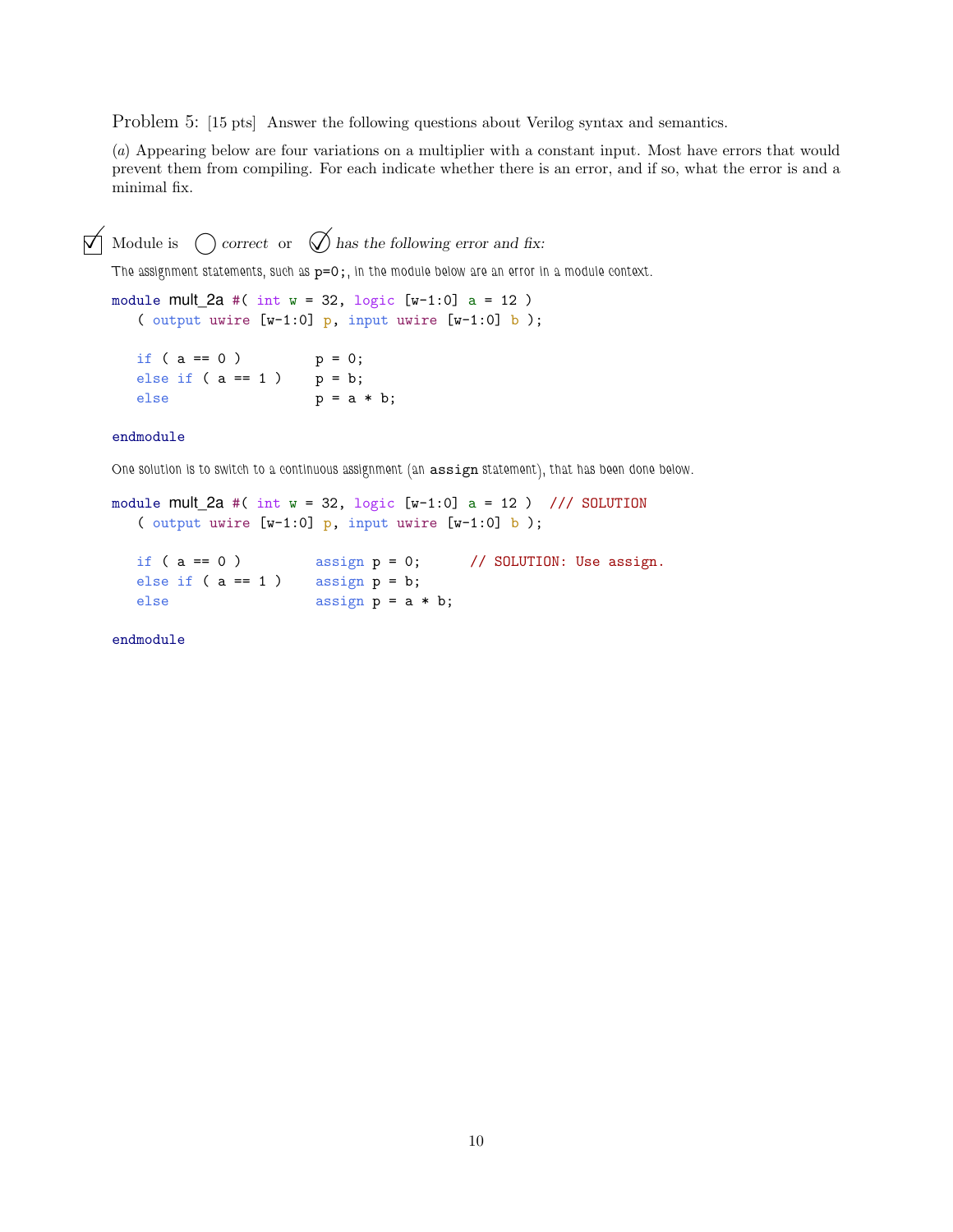## $\overrightarrow{a}$  Module is  $\overrightarrow{a}$  correct or  $\overrightarrow{a}$  has the following error and fix:

A procedural assign is being used on a net kind (uwire in this case). So, unlike mult 2a, the kind of assignment statement is correct here since the assignment occurs in procedural code. The problem is kind of object being assigned.

```
module mult 2b \#( int w = 32, logic [w-1:0] a = 12 )( output uwire [w-1:0] p, input uwire [w-1:0] b);
  always_comb begin
    if ( a == 0 ) p = 0;else if (a == 1) p = b;else p = a * b;end
```
### endmodule

A simple fix is to change p to a var. Note that uwire is short for uwire logic and that logic is short for var logic.

```
module mult_2b #( int w = 32, logic [w-1:0] a = 12 )
   ( output logic [w-1:0] p, input uwire [w-1:0] b);
  // SOLUTION: Change p from "uwire logic" to "var logic".
  always_comb begin
    if ( a == 0 ) p = 0;else if (a == 1) p = b;else p = a * b;end
```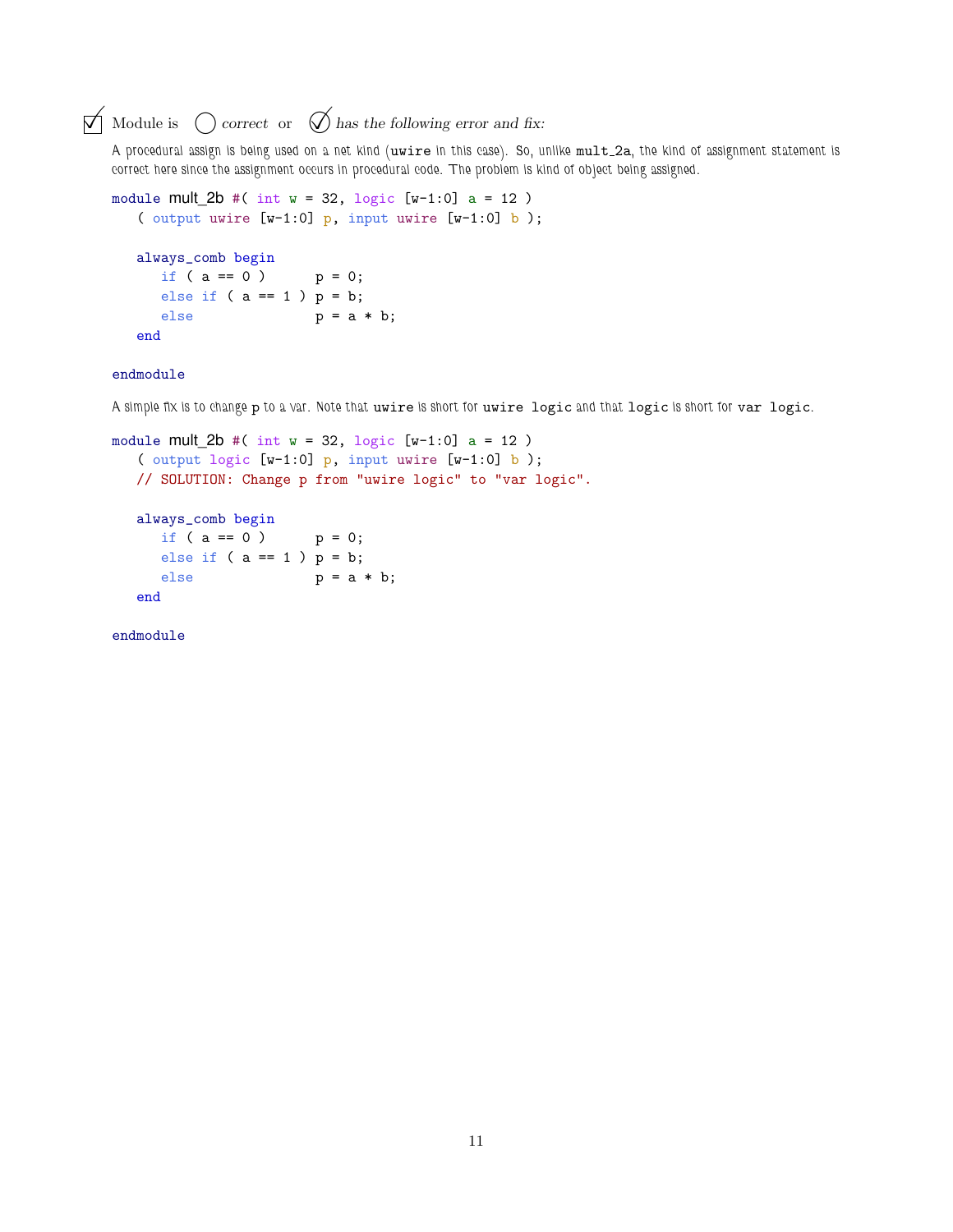### $\triangledown$  Module is  $\bigcirc$  correct or  $\oslash$  has the following error and fix:

The if in the code below is a generate if, and its condition, b==0, is not an elaboration-time constant. (The expression b==0 is not an elaboration-time constant because is a module input.

```
module mult 2c \#( int w = 32, logic [w-1:0] a = 12 )( output uwire [w-1:0] p, input uwire [w-1:0] b);
  if ( b == 0 ) p = 0;else if (b == 1) p = a;else p = a * b;
```
### endmodule

A fix is to make the code procedural by wrapping it in an always block and making p a var.

Note: Changing b to a in the if condition is NOT an appropriate fix because it changes what the module does.

```
module mult_2c #( int w = 32, logic [w-1:0] a = 12)
  ( output logic [w-1:0] p, input uwire [w-1:0] b);
  always_comb /// SOLUTION: Change generate if to procedural if.
  if ( b == 0 ) p = 0;else if ( b == 1 ) p = a;else p = a * b;endmodule
```

```
\triangledown Module is \triangledown correct or \bigcap has the following error and fix:
   module mult_2d #( int w = 32, logic [w-1:0] a = 12 )
      ( output uwire [w-1:0] p, input uwire [w-1:0] b);
      if ( a == 0 ) assign p = 0;
      else if (a == 1) assign p = b;
      else assign p = a * b;
   endmodule
```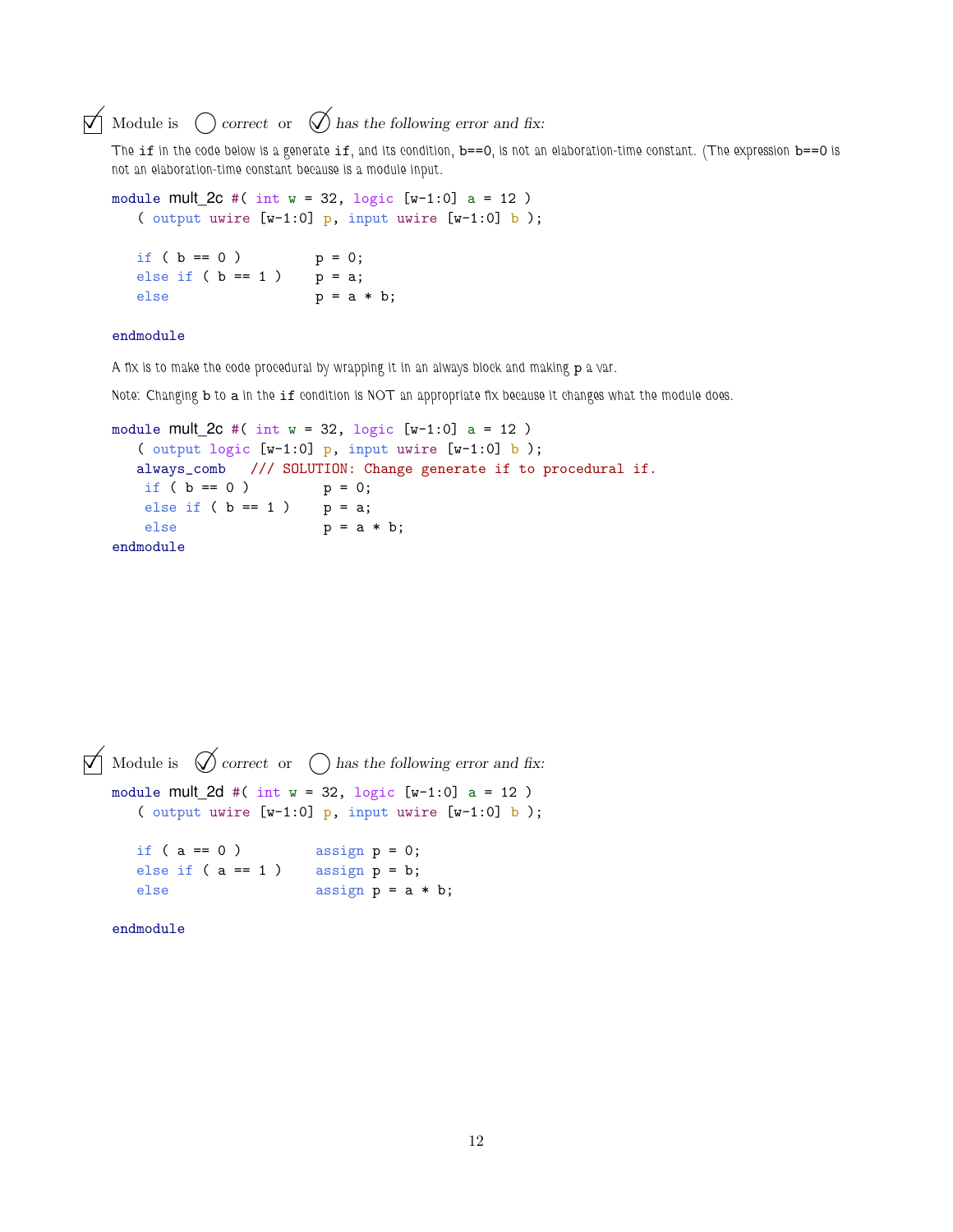(b) Show the values of b and c where requested below.

The solution appears below. The difference between a, b, and c are in how the bits are numbered. That only impacts the use of the indexing (bit select) operator, [i]. It does not affect assignments and other references to the objects. For that reason b and c on the first assignment are the same as a. However, the second assignment of b refers to the bits, so they are reversed.

module assortment;

```
logic [15:0] a;
logic [0:15] b;
logic [16:1] c;
initial begin
   a = 16'h1234;
   b = a;c = a;\sqrt{7} Show value of b and c after line above executes:
   // SOLUTION:
   // b = 16'h1234\frac{1}{\cos 6} c = 16'h1234
   #1; // Not really needed.
   for ( int i=0; i<16; i++ ) b[i] = a[i];
   // \overrightarrow{V} Show value of b after line above executes:
   // SOLUTION
   1/ b = 16'h2c48
   // = 16'b_0010_1100_0100_1000
   //
   // Note that:
   // a = 16'b_0001_0010_0011_0100
end
```